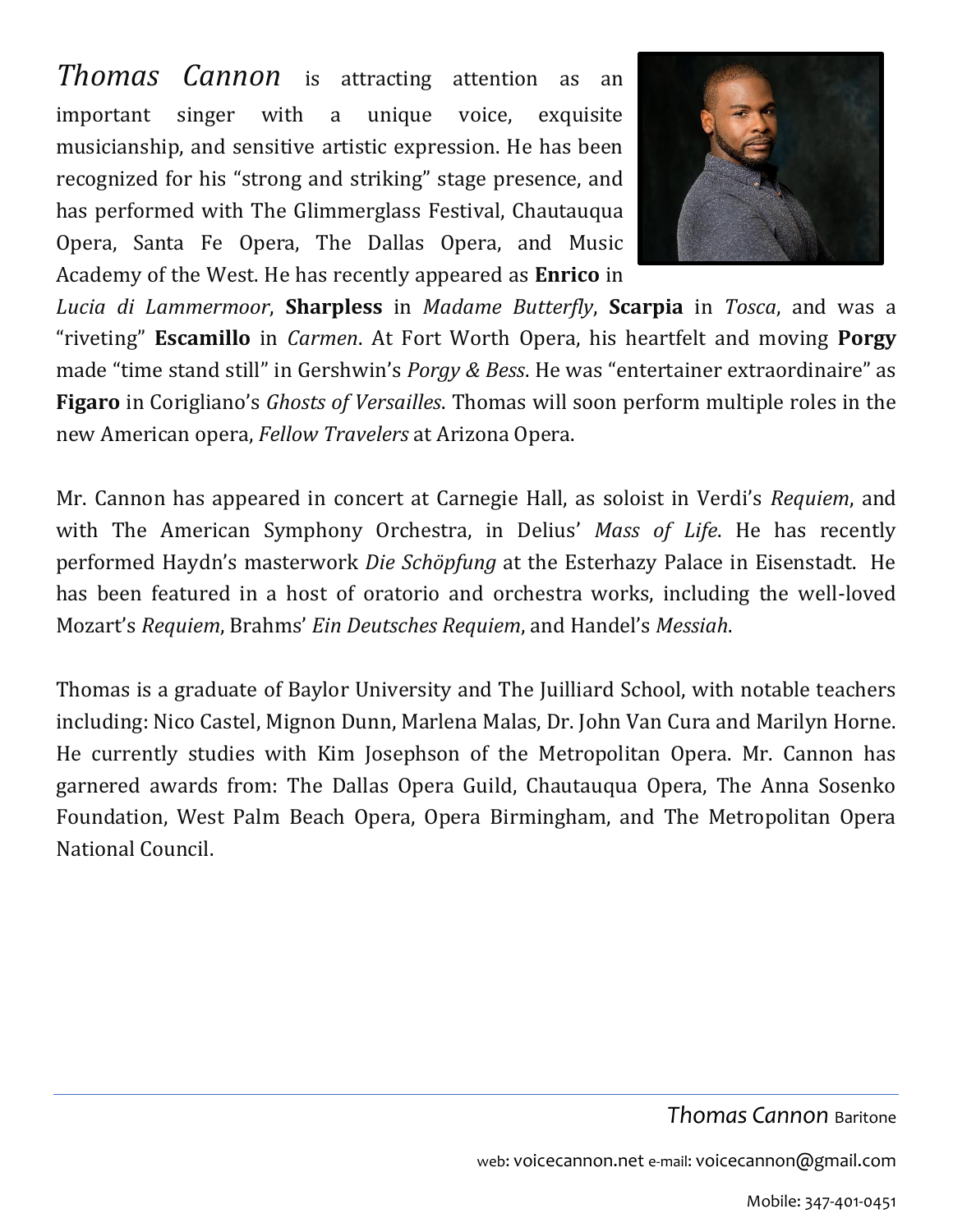#### **REVIEWS**

Baritone Thomas Cannon rendered the central role of Porgy with a focused tone quality. His keen dramatic sense made time stand still... he was as powerful in the final measures of this excruciatingly demanding role as in his first entrance in Act I *Texas Classical Review*

As moving a performer as he is vocal powerhouse, Cannon presents a heartfelt Porgy with sensitive artistry undergirded by the force of nature that is his voice. Clearly, his "I Got Plenty of Nuttin'" has plenty of polish. *The Column Online*

The role of Figaro takes center stage. Thomas Cannon was both vocal stalwart and entertainer extraordinaire as the jack-of-all-trades and schemer... His deep baritone soared in Figaro's evocation of the heavens and his agile, quick patter was equal to Corigliano's mock-Rossini ditties... Cannon's outstanding English diction stood out for clarity, even at the highest extremes of his vocal range." *South Florida Classical Review*

"...the Baron Scarpia — arguably opera's most loathsome villain — is played with irony and aggression by baritone Thomas Cannon, he subtly projects the perfidy of a tyrant whose evil power can destroy men and violate women." *The Roanoke Times*

"Thomas Cannon created a sympathetic portrait of Charlotte's husband Albert... this fine baritone exhibited a creamy and mellow sound that was most agreeable to the ear." *Voce di Meche*

" Thomas Cannon clearly knows his way around Verdi..." *Naples Daily News*

"An artist to be reckoned with" *Oberon's Grove*



*Thomas Cannon* Baritone

web: voicecannon.net email: voicecannon@gmail.com

Mobile: 347-401-0451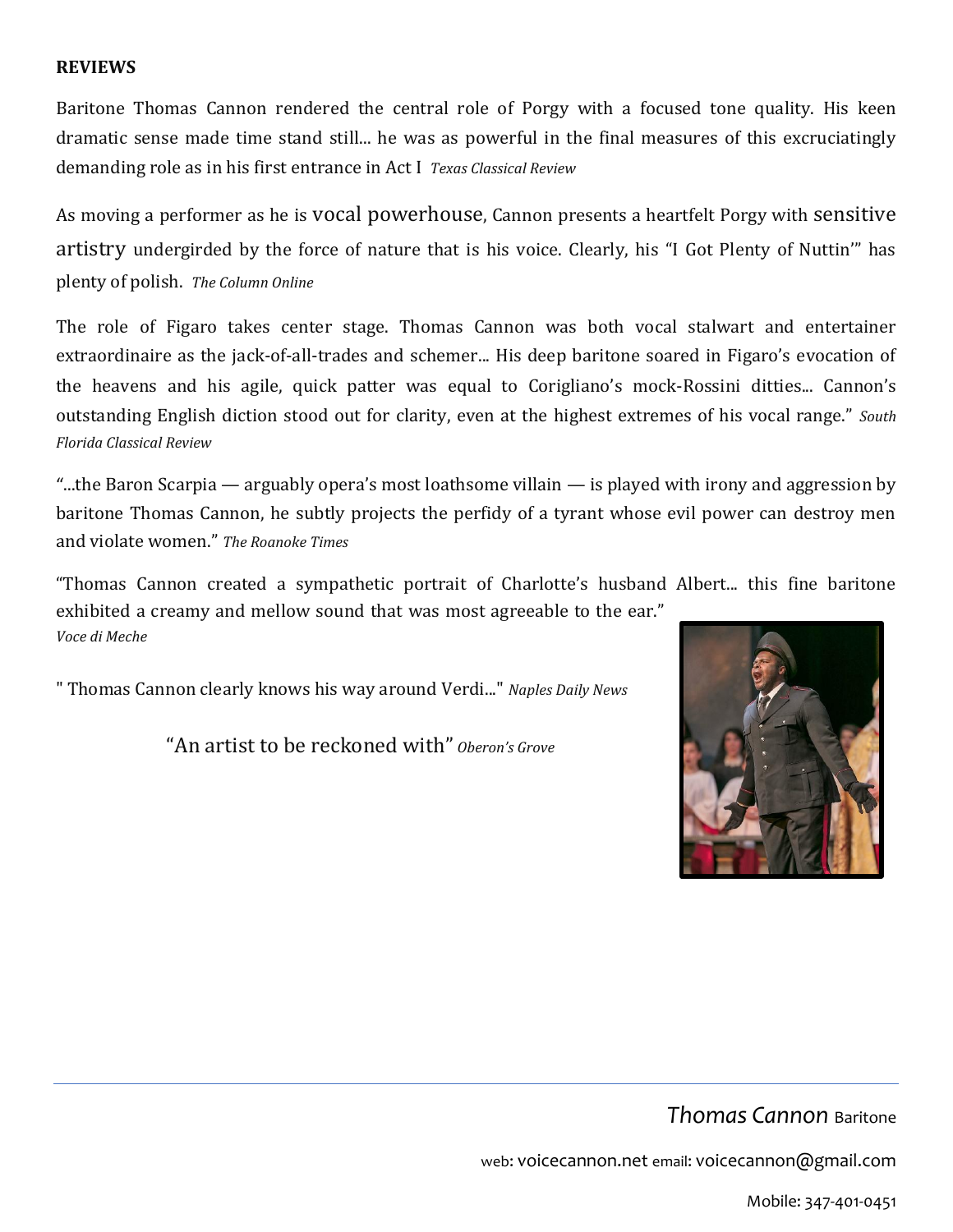### **RESUME**

#### **Roles**

| Porgy                                                                | Porgy & Bess                | Fort Worth Opera                      | 2019      |  |  |  |
|----------------------------------------------------------------------|-----------------------------|---------------------------------------|-----------|--|--|--|
| Senator Potter/General Arlie Fellow Travelers                        |                             | Arizona Opera                         | 2019      |  |  |  |
| Figaro                                                               | <b>Ghosts of Versailles</b> | Miami Music Festival                  | 2018      |  |  |  |
| Scarpia                                                              | Tosca                       | Opera Roanoke  Painted Sky Opera 2017 |           |  |  |  |
| Albert                                                               | Werther                     | Merkin Hall NYC                       | 2016      |  |  |  |
| Escamillo                                                            | Carmen                      | Music Academy of the West             | 2014      |  |  |  |
| Enrico                                                               | Lucia di Lammermoor         | AZO  Oklahoma Univ. Opera             | 2012/2018 |  |  |  |
| Giorgio Germont*                                                     | La Traviata                 | Arizona Opera                         | 2014      |  |  |  |
| Conte di Luna*                                                       | Il Trovatore                | Arizona Opera                         | 2013      |  |  |  |
| Il Conte Almaviva*                                                   | Le Nozze di Figaro          | Arizona Opera                         | 2013      |  |  |  |
| Gianni Schicchi                                                      | Gianni Schicchi             | Baylor   Oklahoma Univ. Opera         | 2006/2016 |  |  |  |
| Sharpless                                                            | Madama Butterfly            | Opera Roanoke                         | 2011      |  |  |  |
| Ford*                                                                | Falstaff                    | <b>Crested Butte Music Festival</b>   | 2008      |  |  |  |
| Antonio                                                              | Le nozze di Figaro          | Arizona Opera                         | 2013      |  |  |  |
| Aronte                                                               | Armide                      | The Glimmerglass Festival             | 2012      |  |  |  |
| Gregorio                                                             | Romeo et Juliette           | Arizona Opera                         | 2012      |  |  |  |
| Oliver Hix*                                                          | The Music Man               | The Glimmerglass Festival             | 2012      |  |  |  |
| Commissioner                                                         | Madama Butterfly            | Dallas Opera                          | 2010      |  |  |  |
| Sprecher                                                             | Die Zauberflöte             | Juilliard Opera                       | 2008      |  |  |  |
| Nettuno                                                              | Idomeneo                    | Julliard Opera                        | 2007      |  |  |  |
| $(*)$ cover                                                          |                             |                                       |           |  |  |  |
| <b>Concert</b>                                                       |                             |                                       |           |  |  |  |
| Die Schöpfung                                                        | Haydn Festival-Eisenstadt   | 2018                                  |           |  |  |  |
| Messe des Lebens                                                     | American Symphony Orchestra | 2016                                  |           |  |  |  |
| Ein Deutsches Requiem                                                | <b>Baylor University</b>    | 2016                                  |           |  |  |  |
| Requiem (Verdi)                                                      | Carnegie Hall NYC           | 2013                                  |           |  |  |  |
| Stabat mater (Schubert)                                              | St. Cecelia of NYC          | 2012                                  |           |  |  |  |
| <b>Awards</b>                                                        |                             |                                       |           |  |  |  |
| Lyric Opera of Chicago-2014                                          | Metropolitan Opera-2008     |                                       |           |  |  |  |
| Opera Birmingham-2013                                                | Chautauqua Guild Award-2007 |                                       |           |  |  |  |
| Silverman Performance Prize- 2011 Juilliard Alumni Scholarship- 2008 |                             |                                       |           |  |  |  |

| <b>Teachers</b>    | <b>Coaches</b>      | <b>Conductors</b> | <b>Directors</b>     |
|--------------------|---------------------|-------------------|----------------------|
| Kim Josephson      | Joan Dornemann      | James Gaffigan    | <b>Garnett Bruce</b> |
| <b>Manny Perez</b> | <b>Warren</b> Jones | Peter Grunberg    | William Ferrara      |
| Marlena Malas      | John Fisher         | Joe Illick        | David Paul           |
| Dr. John Van Cura  | Brian Zeger         | Steven White      | Francesca Zambello   |

## *Thomas Cannon* Baritone

web: voicecannon.net e-mail: voicecannon@gmail.com